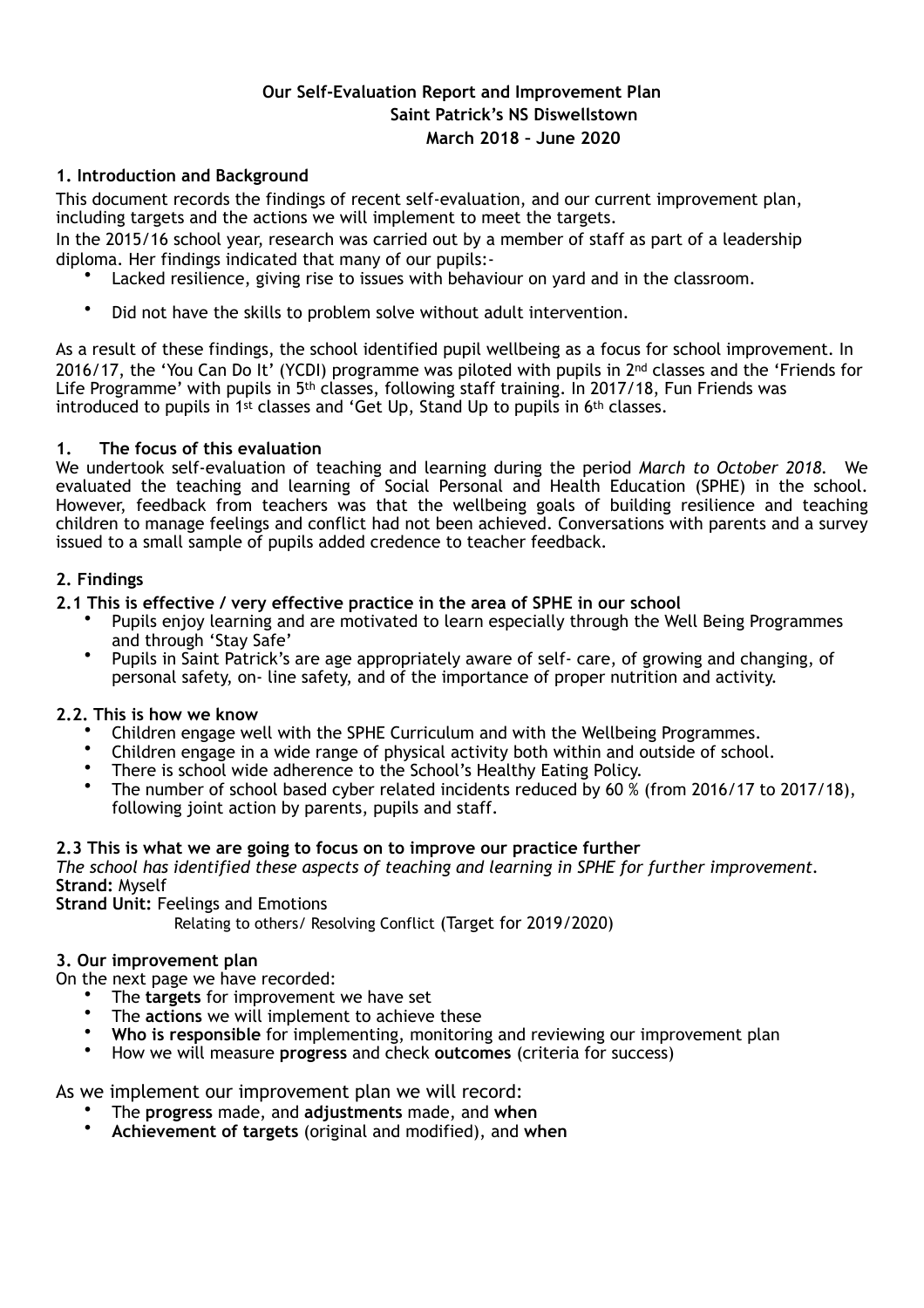#### **Our Improvement Plan for SPHE Timeframe of this improvement plan is from March 2018 to June 2020 (Literacy Targets to be added From September 2019 to June 2020)**

#### DOMAIN: **TEACHERS' COLLECTIVE/COLLABORATIVE PRACTICE**

STANDARD(S): (From Looking at Our School**) Teachers value and engage in professional development and professional collaboration**

STATEMENT(S): (From Looking at Our School) **Teachers implement whole-school approaches to teaching and learning to improve pupils' experiences and outcomes**.

| <b>Targets</b>                                                                                                                                                                       | <b>Actions</b>                                                                                                                                                                                                                                                                                                                                                                                                                                                                                                                                                                                                                                      | Person<br>s/<br>groups<br>respon<br>sible                                                                              | Criteria for<br><b>SUCCESS</b><br>(Desired<br>outcomes)                                                                                                                                                                             | Progress and<br>adjustments                                                                                                                                                                                                                                                                                                                                                | <b>Target</b><br>S<br>achiev<br>ed |
|--------------------------------------------------------------------------------------------------------------------------------------------------------------------------------------|-----------------------------------------------------------------------------------------------------------------------------------------------------------------------------------------------------------------------------------------------------------------------------------------------------------------------------------------------------------------------------------------------------------------------------------------------------------------------------------------------------------------------------------------------------------------------------------------------------------------------------------------------------|------------------------------------------------------------------------------------------------------------------------|-------------------------------------------------------------------------------------------------------------------------------------------------------------------------------------------------------------------------------------|----------------------------------------------------------------------------------------------------------------------------------------------------------------------------------------------------------------------------------------------------------------------------------------------------------------------------------------------------------------------------|------------------------------------|
| Support<br>teaching and<br>learning in the<br>Feelings and<br><b>Emotions</b><br>strand of SPHE<br>by using<br>wellbeing<br>programmes<br>relevant to<br>individual class<br>levels. | Review programmes being<br>taught at all levels - Fun<br>Friends (1 <sup>st</sup> class), Friends<br>For Life (5 <sup>th</sup> class), You Can<br>Do It (2 <sup>nd</sup> and 3 <sup>rd</sup> classes)<br>and Get Up Stand Up (6th<br>class).<br>Streamline the language of<br>the programmes.<br>Develop common monthly<br>themes within the<br>programmes that support<br>the curriculum objectives<br>SPHE.                                                                                                                                                                                                                                       | Claire<br>O' Reilly<br><b>Partners</b><br>hip<br><b>Schools</b><br><b>Team</b>                                         | Linking the<br>Wellbeing<br>Programmes with<br>the relevant<br>Strand Units of the<br><b>SPHE Curriculum</b><br>Moving towards a<br>Whole School<br>Approach to the<br>Feelings and<br>Emotions strand of<br>the SPHE<br>curriculum | Committee took time to<br>familiarise themselves<br>with the programmes.<br>Worked on common<br>language, strategies<br>and themes.<br>Developed 'Monthly<br>Themes' to allow for<br>the incorporation of<br>wellbeing programmes<br>within the teaching and<br>learning of SPHE and as<br>a tool for staff to<br>develop a common<br>language register for<br><b>SPHE</b> | March -<br>June<br>2018            |
| Incorporate<br>language,<br>strategies and<br>wellbeing<br>programmes<br>into the<br>teaching of the<br>Feelings and<br><b>Emotions</b><br>strand of SPHE.                           | Using resources available<br>from Fun Friends, YCDI,<br>Friends For Life and Get Up<br>Stand UP, compile a list of<br>common language and a list<br>of strategies. Make these<br>available to staff<br>Use this information to<br>update the SPHE policy,<br>Whole School Plan and long<br>term planning templates<br>Make connections between<br>programmes where language<br>and strategies are similar or<br>the same and highlight for<br>staff.<br>Share online resources for<br>Walk Tall, RSE and Stay Safe<br>a hard copy of the Stay Safe<br>Programme and 'Making the<br>Links' relevant to their<br>particular class level with<br>staff | Claire<br>O'Reilly<br><b>SPHE</b><br>coordina<br>tor<br>All<br>teaching<br>staff<br>Partners<br>hip<br>Schools<br>Team | All staff aware of<br>procedures<br>Staff engaging<br>with the process<br>All teaching<br>working to<br>establish<br>curriculum links<br>between the<br>themes and the<br>programmes                                                | Worked on common<br>language, strategies<br>and themes.<br>Updated the SPHE<br>policy and Whole School<br>Plan to reflect the<br>decisions made.                                                                                                                                                                                                                           | March -<br>June<br>2018            |

#### DOMAIN: **Learner Outcomes**

STANDARD(S): (From Looking at Our School**) Pupils have the necessary knowledge, skills and attitudes required to understand themselves and their relationships.**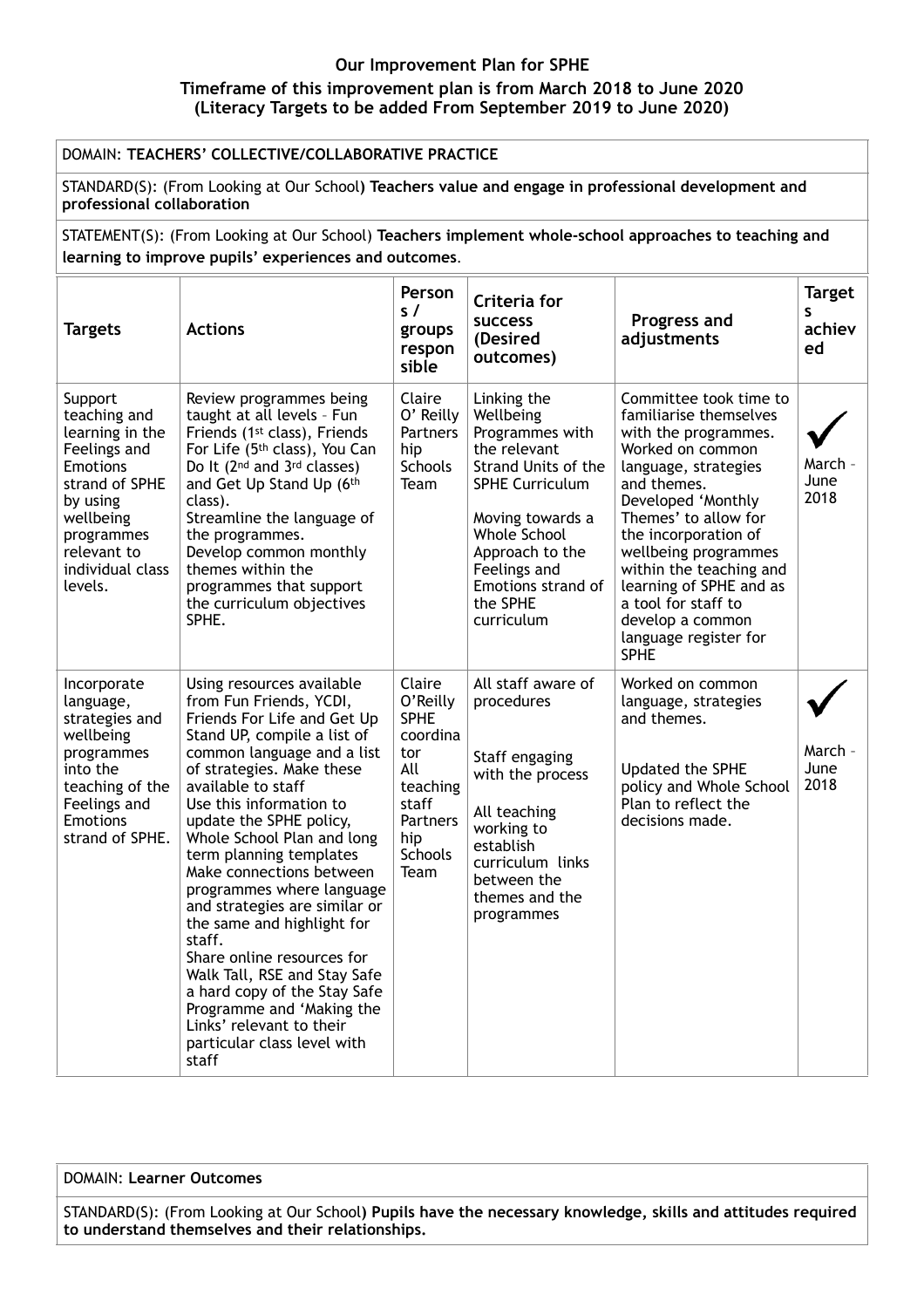STATEMENT(S): (From Looking at Our School) **Pupils demonstrate a knowledge, appropriate to their stage of development, of their own behaviour as individuals and as members of a group. They can apply this knowledge to manage situations and to support their wellbeing.** 

| <b>Targets</b>                                                                                                                                                           | <b>Actions</b>                                                                                                                                                                                                                                                                                                                     | Persons /<br>groups<br>responsibl<br>e                                                                              | Criteria for<br><b>SUCCESS</b><br>(Desired<br>outcomes)                                                                                                                  | Progress and<br>adjustments                                                                                                                                                                                          | <b>Targets</b><br>achieved |
|--------------------------------------------------------------------------------------------------------------------------------------------------------------------------|------------------------------------------------------------------------------------------------------------------------------------------------------------------------------------------------------------------------------------------------------------------------------------------------------------------------------------|---------------------------------------------------------------------------------------------------------------------|--------------------------------------------------------------------------------------------------------------------------------------------------------------------------|----------------------------------------------------------------------------------------------------------------------------------------------------------------------------------------------------------------------|----------------------------|
| Create and<br>consolidate<br>home -<br>school links<br>with regards<br>to the<br>teaching and<br>learning of<br>the Feelings<br>and Emotions<br>strand of<br><b>SPHE</b> | <b>Create PowerPoint</b><br>presentation for parents<br>and present at<br>September information<br>meetings.<br>Send one piece of<br>homework monthly to<br>promote discussion about<br>feelings<br>Use the School Notice<br>Board to promote the<br>'Monthly Themes 'and<br>discussion about<br>feelings.                         | Claire O'<br>Reilly<br>Mary Power<br>Partnership<br><b>Schools</b><br>Team                                          | Awareness of<br>Monthly<br>Themes is<br>developing<br>among<br>students,<br>teachers and<br>parents                                                                      | PowerPoint created<br>and presented<br>Use the Monthly<br>Newsletter and<br>School Notice board<br>to highlight the<br>language and<br>strategies taught re<br>the Feelings and<br>Emotions strand of<br><b>SPHE</b> | In progress                |
| Raising<br>awareness<br>among staff,<br>parents and<br>pupils<br>regarding<br>Feelings and<br><b>Emotions</b>                                                            | Local TY Students to<br>create Feelings Mural on<br>the stairwell<br><b>Feelings Thermometers</b><br>to be place in several<br>locations throughout the<br>school<br>Members of the student<br>Council and Partnership<br>Schools Committee will<br>promote the monthly<br>themes by visiting<br>classes with the school<br>mascot | Claire O'<br>Reilly<br>Helen<br>Meeley<br>Mary Power<br>Partnership<br><b>Schools</b><br>Team<br><b>TY Students</b> | Using the<br>mural and the<br>thermometers<br>to talk about<br>managing and<br>regulating<br>feelings and<br>emotions.<br>Children can<br>name the<br>monthly<br>themes. | Mural in place<br>Feelings<br>Thermometers in<br>place<br>School mascot is<br>raising awareness of<br>monthly themes                                                                                                 | In progress                |

#### **Evaluation Criteria : (as per curricular strand: Myself. Strand Unit: Feelings and Emotions)**

**Children in Infants are able to**: Name and express feelings, know the difference between positive and negative feelings,begin to be sensitive to the feelings of others and to understand how words/ actions of one child can impact on the feelings of others

**Children in junior classes are able to**: as above and identify people with whom he/she can discuss feelings and emotions ,become aware of and be able to choose healthy ways of feeling good about himself/herself ,explore the various feelings that change as one grows, recognise that individual actions can affect the feelings of others.

**Children in middle classes are able to :** as above and identify strong feelings and learn to cope with them. identify and recognise the difference between needs and wants and come to realise that some rewards or experiences may be or should be postponed until later , explore how feelings can influence one's life ,acquire the ability and confidence to identify, discuss and explore a range of feelings, especially those that are difficult to express

**Children in senior classes are able to** :discuss and practise how to express and cope with various feelings in an appropriate manner, empathising with the feelings of others knowing when it is appropriate to share feelings with others , understand how feelings help in understanding himself/herself understanding that moods and emotions are often affected by physical and hormonal changes, realising that true feelings may often be masked, being aware that personal feelings can affect others , differentiate between needs and wants and recognise and explore the concept of delayed gratification, discuss the different types of love that exist and explore how love is portrayed and defined in music, films, books, magazines and other media ,identify and learn about healthy ways to help him/her feel positive about himself/herself.

# SPHE TARGETS FOR 2019/2020

#### DOMAIN: **Learner Outcomes**

STANDARD(S): (From Looking at Our School**) Pupils have the necessary knowledge, skills and attitudes required to understand themselves and their relationships.**